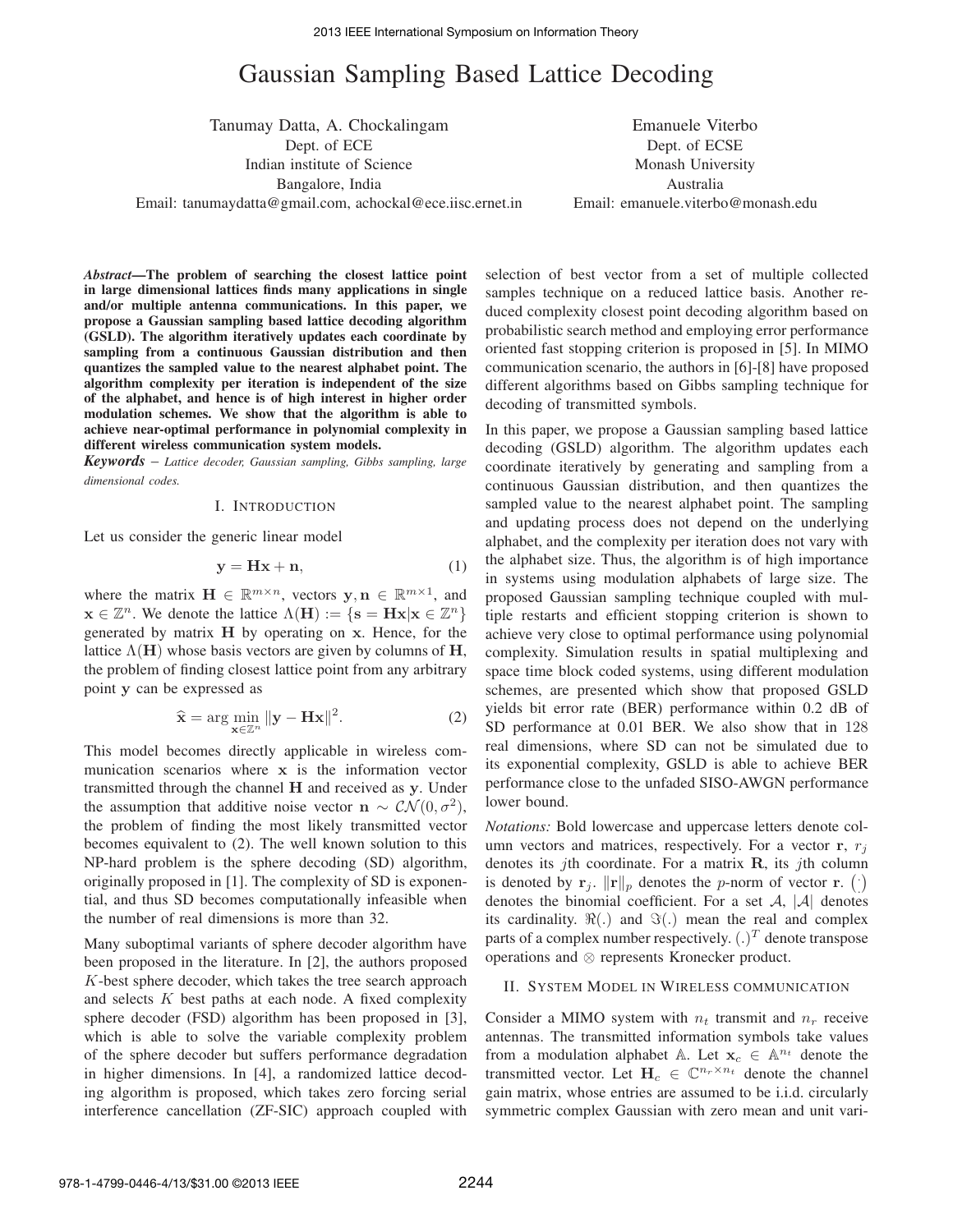ance. In case of spatial multiplexing, the received vector  $y_c$ is

$$
\mathbf{y}_c = \mathbf{H}_c \mathbf{x}_c + \mathbf{n}_c, \tag{3}
$$

where  $n_c$  is the noise vector whose entries are modeled as i.i.d. circularly symmetric complex Gaussian with zero mean and variance  $\sigma^2$ . The complex channel model in (3) can be converted into a real system model in (1) by the following transformations:

$$
\mathbf{H} = \begin{bmatrix} \Re(\mathbf{H}_c) & -\Im(\mathbf{H}_c) \\ \Im(\mathbf{H}_c) & \Re(\mathbf{H}_c) \end{bmatrix}, \quad \mathbf{y} = \begin{bmatrix} \Re(\mathbf{y}_c) \\ \Im(\mathbf{y}_c) \end{bmatrix},
$$

$$
\mathbf{x} = \begin{bmatrix} \Re(\mathbf{x}_c) \\ \Im(\mathbf{x}_c) \end{bmatrix}, \quad \mathbf{n} = \begin{bmatrix} \Re(\mathbf{n}_c) \\ \Im(\mathbf{n}_c) \end{bmatrix}. \tag{4}
$$

Let the set of points that the elements in **x** take values from be A. Note that,  $A = A + jA$ , e.g., if  $x_c$  takes values from 16-QAM alphabet, then  $A = [-3, -1, 1, 3]$ , and  $n = 2n_t$ ,  $m = 2n_r$ .

In case of space-time block codes (STBC), the complex channel model can be written as

$$
\mathbf{Y}_c = \mathbf{H}_c \mathbf{X}_c + \mathbf{N}_c, \tag{5}
$$

where  $X_c$  is the  $n_t \times T$  space-time coded data matrix. We can transform the model into an effective linear channel model of the form (1) as:

$$
\mathbf{y}_e = \mathbf{H}_e \mathbf{x}_e + \mathbf{n}_e, \tag{6}
$$

where  $H_e = (I \otimes H_c)B$ , and **B** is the STBC encoding matrix which operates on the  $n_t T \times 1$  sized complex data vector  $\mathbf{x}_e$ . The  $n_r T \times 1$  vectors  $y_e$  and  $n_e$  are obtained by stacking the columns of the matrices  $Y_c$  and  $N_c$ , respectively.

# III. PROPOSED GAUSSIAN SAMPLING BASED LATTICE DECODING (GSLD)

In this section, we propose a sub-optimal algorithm for closest vector problem in random lattices based on Gaussian sampling. The proposed algorithm performs random walk through the lattice points where the transition probabilities between two points are governed by the difference in costs of the two points given by (2). The random walk starts from an initial vector (e.g., zero forcing (ZF) solution, minimum mean square error (MMSE) solution, random lattice point) and ends after a certain maximum number of iterations or upon reaching a satisfactorily good point. We perform multiple such restarts serially and declare the best vector in terms of cost as the solution vector.

At each iteration, the algorithm updates each coordinate one by one by keeping others fixed. By removing the interference from other coordinates, we evaluate the probability distribution of that coordinate entry and sample from such Gaussian distribution. The sampled value is quantized to the nearest alphabet point and this quantized value is then taken as the updated entry in that coordinate. For an infinite lattice the quantization operation simplifies to rounding off to the nearest integer. Note that the process of computing the probability distribution and sampling is independent of the underlying alphabet.

Starting from the vector **x**, the probability distribution of the ith coordinate entry, keeping others fixed can be written as

$$
p(x_i|\mathbf{y}, \mathbf{H}, x_j, \forall j \neq i) \propto \exp\left(-\frac{\|\mathbf{y} - \mathbf{H}\mathbf{x}\|^2}{\sigma^2}\right)
$$
  
  $\propto \exp\left(-\frac{\|\widetilde{\mathbf{y}}^{(i)} - \mathbf{h}_i x_i\|^2}{\sigma^2}\right), (7)$ 

where  $h_i$  denotes the *i*th column vector of **H** and  $\widetilde{\mathbf{y}}^{(i)}$  =  $\mathbf{y} - \sum_{j \neq i} \mathbf{h}_j x_j$  represents the residual received vector after<br>removing the interference from other coordinates. We can removing the interference from other coordinates. We can further rewrite

$$
\|\widetilde{\mathbf{y}}^{(i)} - \mathbf{h}_i x_i\|^2 = \|\widetilde{\mathbf{y}}^{(i)} - \mathbf{h}_i \mu_i\|^2 + \|\mathbf{h}_i\|^2 |x_i - \mu_i|^2, (8)
$$
  
where  $\mu_i = \frac{(\widetilde{\mathbf{y}}^{(i)})^T \mathbf{h}_i}{\|\mathbf{h}_i\|^2}$ . Hence,

$$
p(x_i|\mathbf{y}, \mathbf{H}, x_j, \forall j \neq i) \propto \exp\left(-\frac{|x_i - \mu_i|^2}{\frac{\sigma^2}{\|\mathbf{h}_i\|^2}}\right).
$$
 (9)

We generate a random variable from Gaussian distribution in (9) with mean  $\mu_i$  and variance  $\frac{\sigma^2}{2\|\mathbf{h}_i\|^2}$ , and quantize the generated value to the nearest point in the alphabet. We undate erated value to the nearest point in the alphabet. We update the ith coordinate of the vector **x** to this quantized value. The complexity in sampling and updating of coordinate  $i$  comes from the computation of  $\tilde{\mathbf{y}}^{(i)}$  and  $\mu_i$ . Alternatively,  $\tilde{\mathbf{y}}^{(i)}$  can be written as

$$
\widetilde{\mathbf{y}}^{(i)} = \mathbf{y} - \sum_{j=1}^{n} \mathbf{h}_j x_j + \mathbf{h}_i x_i.
$$
\n
$$
\overset{(10)}{\underset{\triangle}{\cong}} \widehat{\mathbf{y}}
$$

 $\hat{y}$  is computed in the beginning and at the start of each example that  $\hat{y}$  is a set  $\hat{z}^{(i)}$ . Hence, the coordinate update  $h_i x_i$  is added to  $\hat{y}$  to get  $\tilde{y}^{(i)}$ . Hence, the number of computations required to compute  $\widetilde{\mathbf{y}}^{(i)}$  becomes  $\mathcal{O}(n)$ . The number of computations needed to compute  $\mu_i$  is also  $\mathcal{O}(n)$ . After the sampling, let the sampled and quantized value be  $x_i^{new}$ . To minimize computations, before updating **x**, we check whether  $x_i^{new}$  is equal to  $x_i$  or not. We define a counter C, which is set to zero if the new value is different from the old value and is incremented by one otherwise. Note that, if  $C \geq n-1$ , then in the previous  $n-1$  coordinate updates the vector **x** has not changed. In that case, for the sampling of *i*th coordinate, the previously stored value of  $\mu_i$ can be used, thus reducing the number of computations in the case where the random walk is stuck at a particular lattice point. Now,  $\hat{y}$  is recalculated as

$$
\widehat{\mathbf{y}} = \widetilde{\mathbf{y}}^{(i)} - \mathbf{h}_i x_i^{new},\tag{11}
$$

and the *i*th coordinate is updated to  $x_i^{new}$ . After each iteration, the best vector obtained so far is updated. Let this be denoted by **z**. At the end of maximum number of allowed iterations, denoted by  $I_{max}$ ,  $\mathbf{z}$  is declared as the final output. The complexity of the algorithm can further be reduced by stopping the iterations when the best vector obtained so far **z** does not change for some consecutive iteration updates. We define another counter S, which keeps track of how many previous consecutive updates **z** has not changed. S is set to zero when a better point is reached and **z** is updated.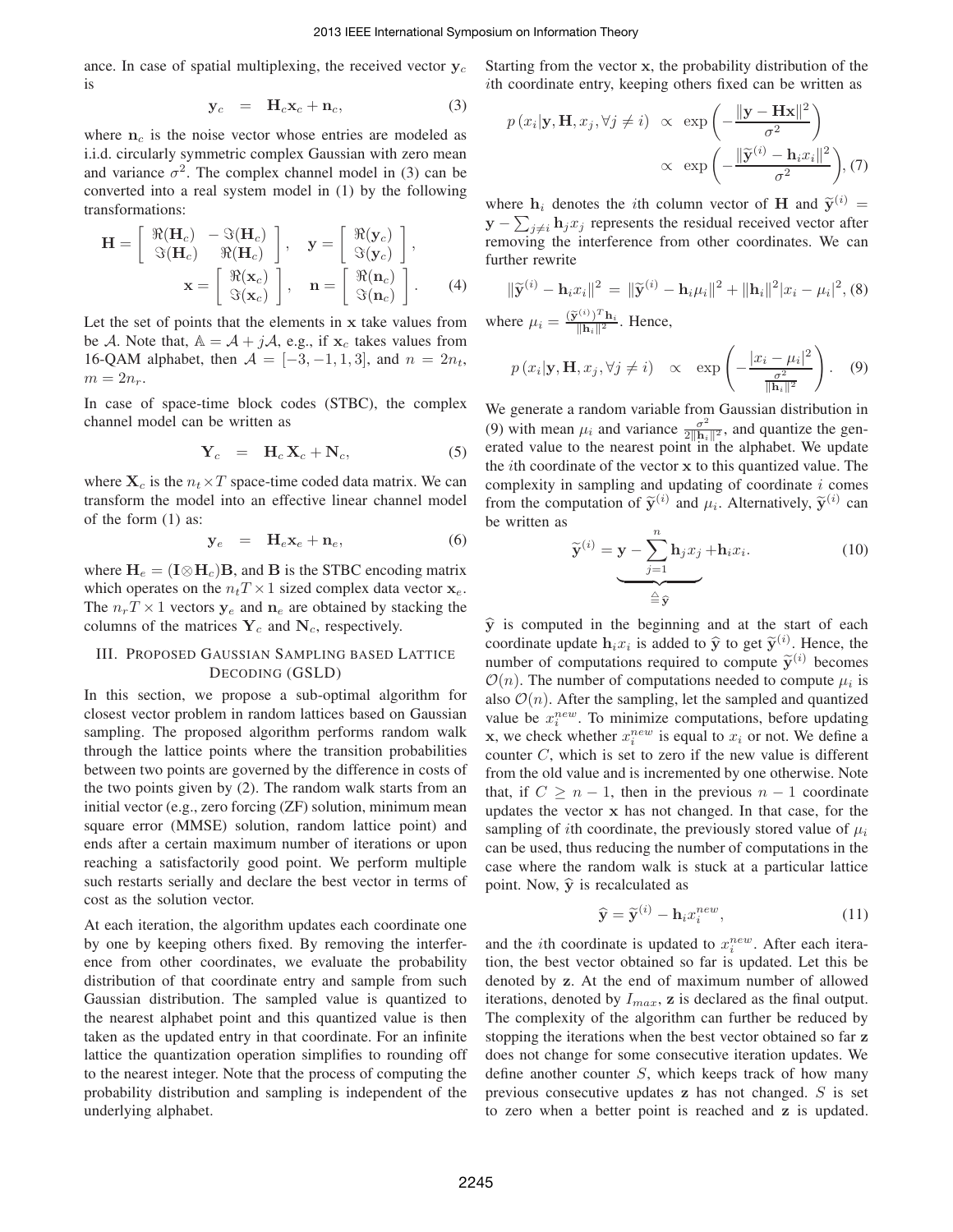We compare  $\|\mathbf{y} - \mathbf{Hz}\|^2$  so far with a threshold  $\Theta$  and stop the algorithm if  $S \geq T_1$  in the case that  $||\mathbf{y} - \mathbf{Hz}||^2 \leq \Theta$ . Alternatively, we stop the algorithm if  $S \geq T_2$ . Intuitively,  $T_1 < T_2$  in order to give more iterations to the random walk to help it converge to a better solution.

The number of operations in computation of  $\mu_i$  is linear in  $n$ , which has to be performed for each coordinate in each iteration. The total number of iterations is also  $\mathcal{O}(n)$ . Hence, the complexity of the algorithm is  $\mathcal{O}(n^3)$ . The pseudo code of the proposed algorithm is given below.

**Algorithm 1** Gaussian sampling based lattice decoding algorithm (GSLD)

1: **input: y**, **H**,  $n, m, \sigma^2$ ; **x**: initial vector;  $I_{max}$ : max. # iterations; A: Alphabet ;  $T_1$ ;  $T_2$ ;  $\Theta$ 2:  $C = \overline{0}$ ,  $S = 0$ ,  $t = 0$ , 3: Compute  $\beta = ||\mathbf{y} - \mathbf{H}\mathbf{x}||^2$ ;  $\mathbf{z} = \mathbf{x}$ ; 4: Compute  $r_i = ||\mathbf{h}_i||^2$  for  $i = 1, 2, \dots, n$ ;  $\hat{\mathbf{y}} = \mathbf{y} - \sum_{j=1}^n \mathbf{h}_j x_j$ ; 5: while  $t < I_{max}$  do 6: **for**  $i = 1$  to n **do** 7: **if**  $C < n - 1$  **then**<br>8: **Compute**  $\widetilde{\mathbf{y}}^{(i)} =$ 8: Compute  $\widetilde{\mathbf{y}}^{(i)} = \widehat{\mathbf{y}} + \mathbf{h}_i x_i;$ <br>9: Compute  $\mu_i = \frac{(\widetilde{\mathbf{y}}^{(i)})^T \mathbf{h}_i}{\widetilde{\mathbf{y}}^{(i)}};$ 9: Compute  $\mu_i = \frac{(\tilde{\mathbf{y}}^{(i)})^T \mathbf{h}_i}{r_i};$ 10: **end if** 11: Generate sample  $s_i$  from  $\mathcal{N}(\mu_i, \frac{\sigma^2}{2r_i})$ ; 12: Generate  $x_i^{new}$  from quantization of  $s_i$ ; 13: **if**  $x_i^{new} \neq x_i$  then 14:  $C = 0; \; \hat{\mathbf{y}} = \tilde{\mathbf{y}}^{(i)} - \mathbf{h}_i x_i^{new};$ 15: **else** 16:  $C = C + 1;$ 17: **end if** 18: Update *i*th coordinate of **x** with  $x_i^{new}$ ; 19: **end for** 20:  $\gamma = ||\mathbf{y} - \mathbf{H}\mathbf{x}||^2;$ 21: **if**  $(\gamma \leq \beta)$  **then** 22: **z** = **x**;  $\beta = \gamma$ ;  $S = 0$ ; 23: **else**  $S = S + 1;$ 25: **end if** 26: **if**  $\beta < \Theta$  **then**<br>27: **if**  $S > T_1$  **t** if  $S \geq T_1$  then 28: goto step 37 29: **end if** 30: **else** 31: **if**  $S \geq T_2$  **then**<br>32: **goto** step 37 goto step 37 33: **end if** 34: **end if** 35:  $t = t + 1$ ; 36: **end while** 37: **output: z**. **z** : output solution vector

# *A. Comparisons with other sampling based detectors*

*1) Comparison with Gibbs sampling:* In Gibbs sampling, to update each coordinate a probability mass function is generated for all the points in the alphabet [7], [6]. The individual probability values are generated from the differences in ML costs and then normalized to generate the probability mass function. Starting from a vector **x**, for transmission alphabet A, we calculate the probability mass function for sampling the *i* th coordinate as follows. Let us define a  $n \times 1$  vector  $\mathbf{x}^a$ , where

$$
x_j^a = x_j, \quad \forall j \neq i
$$
  
=  $\mathcal{A}_a$ ,  $j = i$ , (12)

where  $A_a$  denotes the a-th element in A. Now, the probability of choosing  $A_a$  in *i*th location can be written as

$$
p(x_i = A_a | \mathbf{y}, \mathbf{H}, \mathbf{x}) = \frac{\exp\left(-\frac{\|\mathbf{y} - \mathbf{H}\mathbf{x}^a\|^2}{\sigma^2}\right)}{\sum_{b=1}^{|\mathcal{A}|} \exp\left(-\frac{\|\mathbf{y} - \mathbf{H}\mathbf{x}^b\|^2}{\sigma^2}\right)}.
$$
 (13)

This computation can be simplified by calculating only the differences in ML costs, which amounts to computing  $\binom{|A|}{2}$ ML cost differences. Hence, the complexity of conventional Gibbs sampling will increase with increasing the alphabet size. Herein lies a main difference between Gibbs sampling and the proposed GSLD.

The authors in [8] proposed a mixed Gibbs sampling technique, which uses a weighted mixture of probability mass function obtained from Gibbs sampling in (13) and uniform distribution over the whole alphabet. This approach was shown to alleviate the stalling problem, i.e., the problem of getting stuck in a local trap and thus not reaching the global minima in medium to high SNR range in conventional Gibbs sampling. In Fig. 1, we compare the BER performances of conventional Gibbs sampling, mixed Gibbs sampling and the proposed GSLD for 4-QAM and 16-QAM alphabets in  $16 \times 16$  spatially multiplexed MIMO system. Maximum number of iterations for all the algorithms has been kept at 256 and no stopping criterion is used for any of them. Sphere decoder is also simulated for comparison. For both the alphabets, it can be observed that GSLD performs much better than conventional Gibbs sampling and achieve very close to sphere decoder performance in low to medium SNR range. Thus GSLD can be very useful in low to medium SNR range where sphere decoder complexity is very high. The performance of GSLD technique is comparable to mixed Gibbs sampler performance in 4-QAM but in 16-QAM GSLD performs significantly better.



Fig. 1. BER results for  $16 \times 16$  spatial multiplexing MIMO system for 4-QAM and 16-QAM using conventional Gibbs sampler [6], mixed Gibbs sampler [8], proposed GSLD and sphere decoder.

*2) Comparison with randomized lattice decoding:* The authors in [4] have presented a randomized lattice decoding algorithm, which is a randomized version of ZF-SIC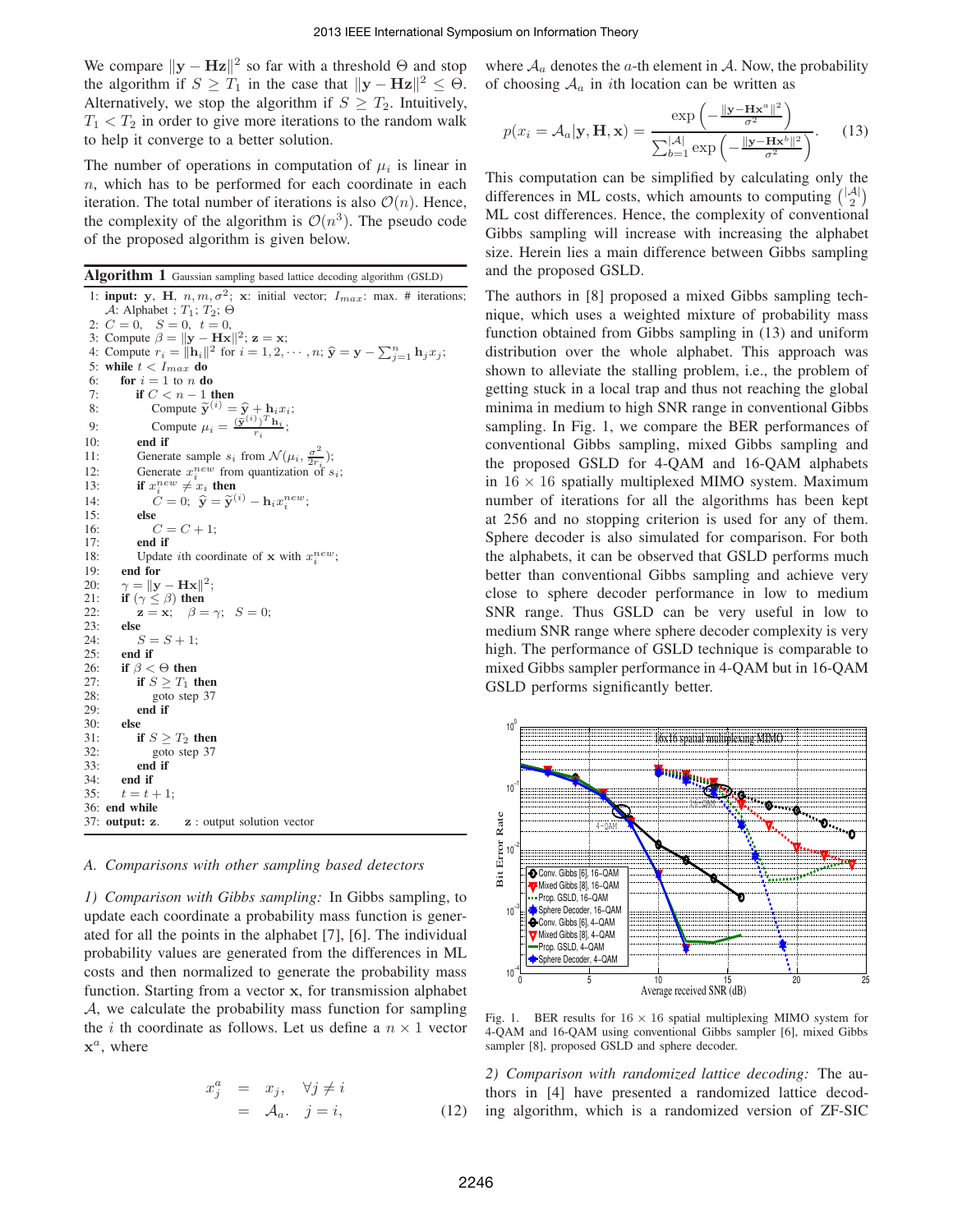algorithm applied on LLL-reduced lattice. The algorithm generates discrete Gaussian distribution at each coordinate layer and samples a point. Separate multiple parallel samples are generated and the best among the obtained samples is declared as the final solution. The differences between this algorithm in [4] and our proposed Gaussian sampling based algorithm are:

- 1) in [4], the sampling process works on the upper triangular **R** matrix, which is obtained from the QR decomposition of LLL-reduced **H** matrix. In our approach, the samples are drawn based on (9) and do not require either LLL reduction or QR decomposition. Our approach is iterative in nature and can cover the search space efficiently using random walks starting from multiple starting points.
- 2) in [4], samples are generated from truncated discrete Gaussian distribution. In our approach, we generate a real number from a Gaussian distribution and then quantize it according to the alphabet.

# *B. Multiple restarts strategy*

From Fig. 1, it can be observed that GSLD also exhibits stalling effect in the high SNR range, and the effect is more critical in higher order QAM. To alleviate this effect, we run the algorithm multiple times, each time starting from a different initial vector and take the best among all the output vectors obtained from different independent random walks. We implement this multiple restart strategy to improve the performance of GSLD.



Fig. 2. Complementary cumulative density function of the number of restarts required in order to achieve ML performance.

To design the multiple restart strategy, we study how many restarts are required to achieve optimal solution for different modulation alphabets. In Fig. 2, we plot the complementary cumulative density function of number of restarts required in order to achieve ML performance in  $16 \times 16$  spatial multiplexing MIMO system with 4-, 16-, and 64-QAM modulation alphabets. In the experiment, we have used the first initial vector as MMSE output vector and the rest as randomly chosen vectors. The ML solution is obtained using the sphere decoder apriori. We numerically evaluated the probability of reaching the ML solution at a given restart. The complementary cumulative density function of number of restarts gives the probability of not reaching ML solution using a given number of restarts. We can set our maximum number of restarts depending upon how much sub-optimality can be tolerated, e.g., for a system allowing  $10^{-3}$  codeword error rate, GSLD will require 2, 6 and 18 maximum number of restarts for 4-, 16-, and 64-QAM, repectively. It can be observed that for a given number of restarts, the probability of not reaching the ML solution increases with the alphabet size. Intuitively, as the alphabet size grows, the size of the search space also increases and hence it requires more number of restarts to achieve the ML performance.

## *C. Complexity reduction using stopping criterion*

Multiple restarts achieve better BER performance at the cost of some increased computational complexity. Hence, a stopping criterion based on heuristics can be used, which stops further restarts if a good enough solution is reached before reaching the maximum number of restarts. The authors in [8] have used a stopping criterion based on ML cost of the best solution vector obtained so far. Let us define **s** as the best vector obtained after a certain number of restarts across all restarts. The ML cost of the actually transmitted vector is nothing but the norm of the noise vector which is chi-square distributed with mean  $m\sigma^2$ . Hence, if  $\|\mathbf{y} - \mathbf{H}\mathbf{s}\|^2 \leq m\sigma^2$ , then **s** can be regraded as a reliable solution and can be declared as the final solution without any further restarts. On the contrary, if  $\|\mathbf{y} - \mathbf{Hs}\|^2 \gg m\sigma^2$ , then this vector is not reliable and more restarts are required. Again, if  $\|\mathbf{v} - \mathbf{Hs}\|^2 > m\sigma^2$  and **s** is repeated as the solution of different restarts, it can be considered as a reliable solution, as intuitively the global minima is expected to occur as solution of most restarts. Thus, the stopping criterion compares number of repetitions of **s** in the list of all output vectors from different restarts with a threshold  $G(s) \propto (||\mathbf{y} - \mathbf{H}\mathbf{s}||^2 - m\sigma^2)$ . By experimental study we have set the proportionality constant to be  $\frac{\log_2 |A|}{\sqrt{m\sigma^2}}$ . If s is repeated more than  $G(s)$  times, then we stop the algorithm and declare **s** as the final solution. Otherwise, next restart is started.

#### IV. RESULTS AND DISCUSSIONS

In Fig. 3, we compare the BER performance of proposed GSLD with R-MCMC-R [8], randomized lattice decoding [4], and sphere decoding algorithms in  $16 \times 16$  MIMO system using 16- and 64-QAM modulation. Maximum number of iterations used in each restart is  $16n \log_2 |\mathcal{A}|$  and the maximum number of restarts used is 50. We have used  $\Theta = m\sigma^2 + 2\sqrt{m}\sigma^2$ ,  $T_1 = 20 \log_2 |\mathcal{A}|$ , and  $T_2 = 20 \log_2 |\mathcal{A}|$ . For randomized lattice decoding, the number of parallel samples taken are 174. It can be observed that the proposed GSLD performs very close to the sphere decoder. The performance of GSLD is comparable to that of R-MCMC-R, and it outperforms randomized lattice decoding for 16- and 64-QAM modulation alphabets.